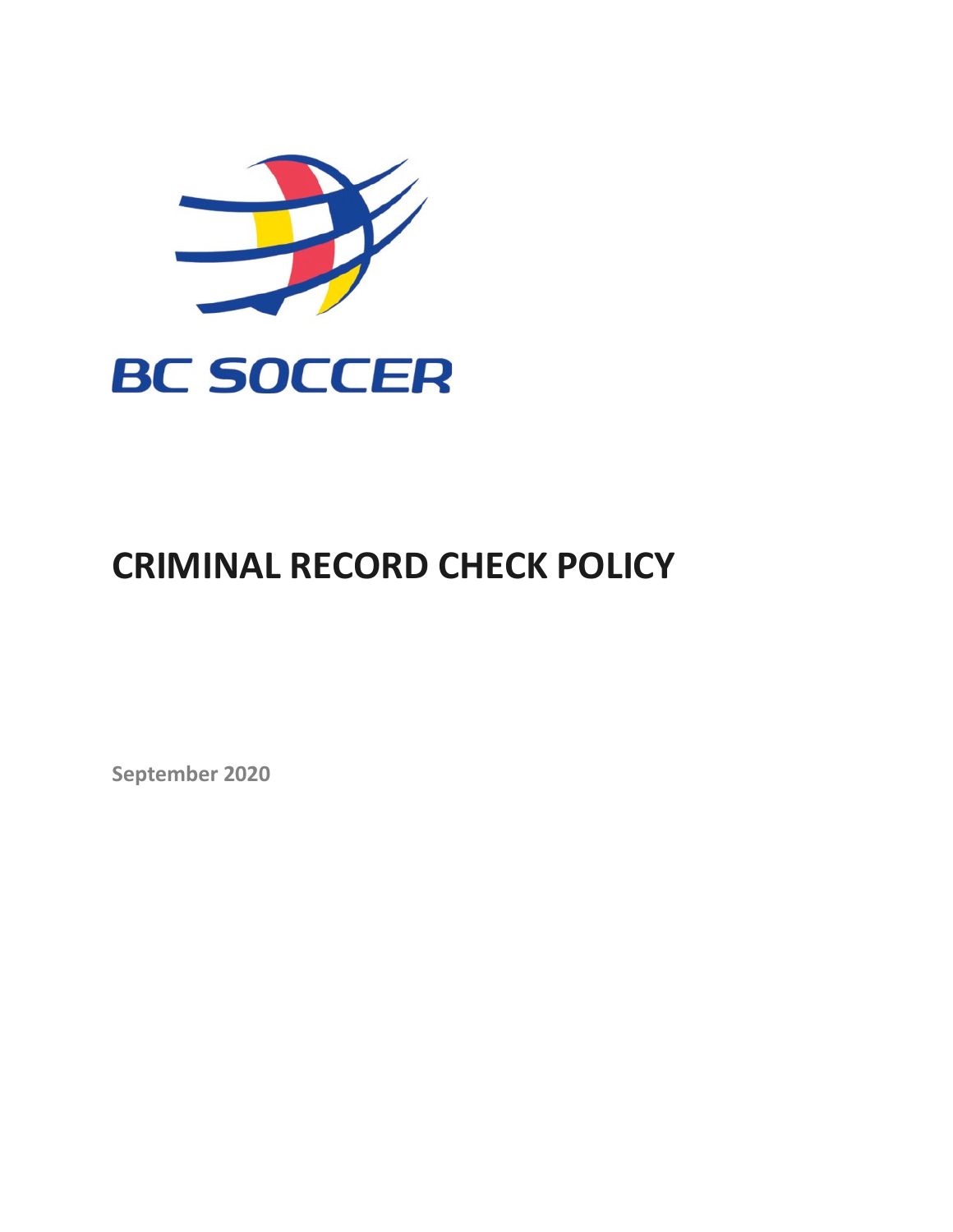# **PURPOSE**

The purpose of BC Soccer's Criminal Record Check Policy is to ensure that BC Soccer, its members and affiliated organizations work to uphold the duty of care owed to everyone involved in sanctioned soccer activity in BC by conducting the appropriate criminal record checks.

## **DEFINITIONS**

#### **Completed**

Completed means a Criminal Record Check, Vulnerable Sector Check or Enhanced Police Information Check that was conducted through a BC Soccer approved provider, that has been received with no flags (i.e. is clear) or has been received and reviewed by the organization's Risk Management Officer, and a decision has been made whether or not the individual is cleared to continue in their role (or another role).

#### **Occasional Volunteers**

Occasional volunteers shall mean those volunteers who participate once a month or less or on a "oneoff" basis.

#### **Vulnerable Person**

Vulnerable person shall mean any youth, or an adult who is or may be unable to take care of themselves or is unable to protect themselves against harm or exploitation by reason of age, illness, trauma or disability, or any other reason.

# **STANDARDS**

- a) Each BC Soccer affiliated organization must have all required Criminal Record Checks, Vulnerable Sector Checks or Enhanced Police Information Checks on file and that they are completed.
- b) The following providers and checks are acceptable:
	- RCMP (Royal Canadian Mounted Police Vulnerable Sector Check
	- Local municipal police department Vulnerable Sector Check
	- Criminal Records Review Program Vulnerable Sector Check ("working with adults" and "working with children" must be selected)
	- Sterling Backcheck's Enhanced Police Information Check (EPIC)
- c) All Criminal Record Checks, Vulnerable Sector Checks or Enhanced Police Information Checks are valid for 36 months from the date that has been stamped by a BC Soccer approved provider.
- d) The board (or executive as applicable to private organizations) of a BC Soccer affiliated organization, sanctioned league or tournament must ensure that only those directors, volunteers or employees who have met Criminal Record Check, Vulnerable Sector Check or Enhanced Police Information Check requirements participate in their role/activity as determined by the organization.
- e) Every BC Soccer affiliated organization must have a Risk Management Officer.
	- i. The Risk Management Officer of an organization shall have the authority to:
		- 1. Require an individual to provide additional information as a part of the Criminal Record Check review.